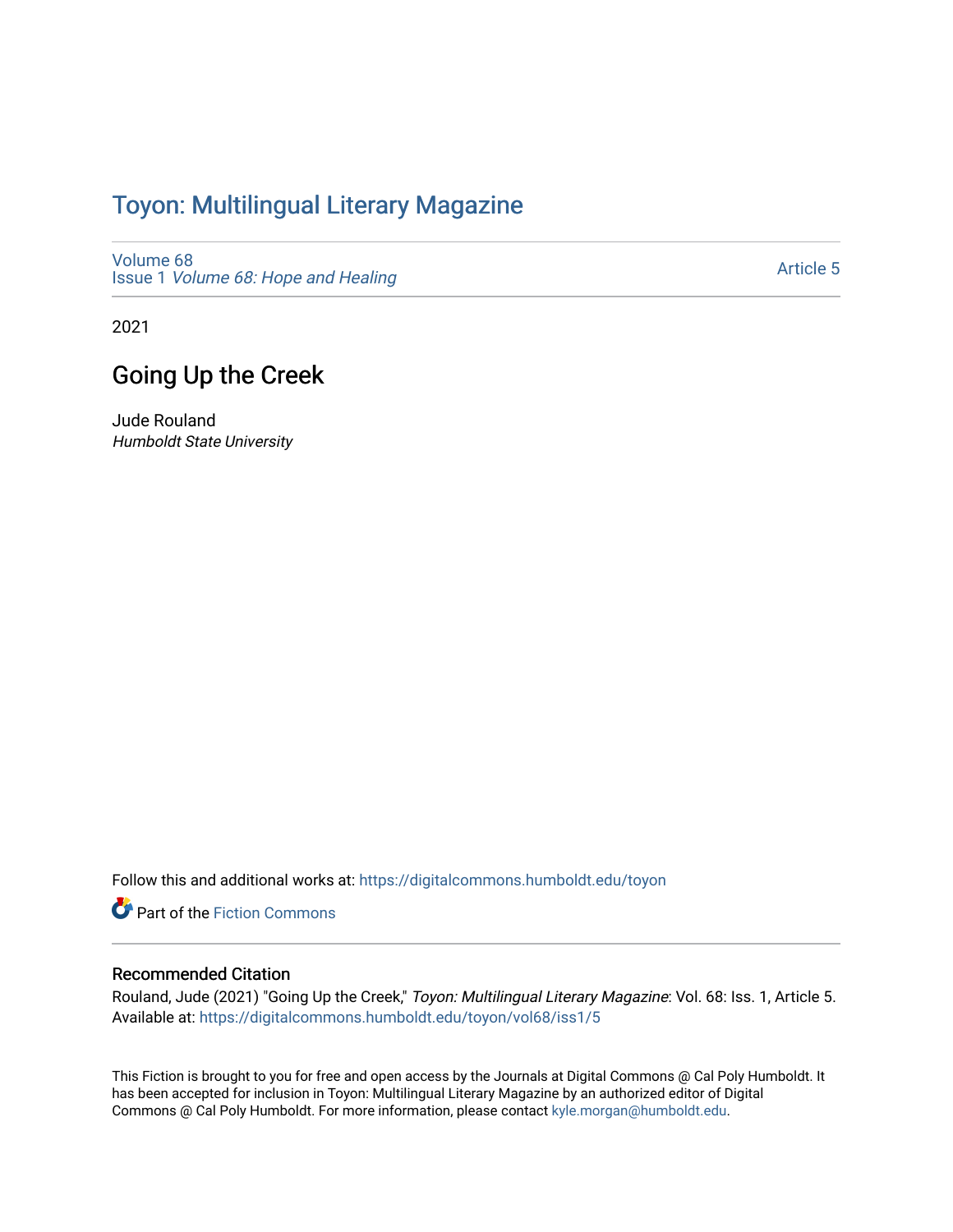88

## **Going Up the Creek**

Jude Rouland

Sam was not very excited about his cousin coming to spend the summer with him.

 It wasn't hard to see his lack of enthusiasm. He was told he'd be a good influence like it was meant to be a comfort, but when his mother told him to sit up a little straighter, uncross his arms, his frown only deepened.

 "Sammy, you can't keep it up for the entire summer," his mom near-pleaded. "It'll be fun."

 "Sam!" he corrected her, but he might as well have cut the formality of words and just gone right to biting. At times it was all he wanted—to clench his teeth so hard that they shattered. "You keep saying that."

 "And wouldn't you know it, it's true every time." His mom ruffled his hair and went to stand in the doorway, as she often did. When she knew someone would be coming, she was always in the doorway, leaning against the frame, feet uneven on the threshold. Waiting for someone to come home.

 Sure enough, Noah came bounding up the path. He wore a shirt that proclaimed an affinity for his favorite video game, or so Sam's mother had told him it was Noah's favorite. He'd hardly spent any time with Noah, and he was not about to be the one to start. His mom stretched her arms out for him, though, and he ran into them like a lost puppy. As if Noah remembered her—like he'd seen her since he was last a little baby.

 "You've gotten so big!" she laughed as he nodded in agreement. At eight years, he was getting a little big for all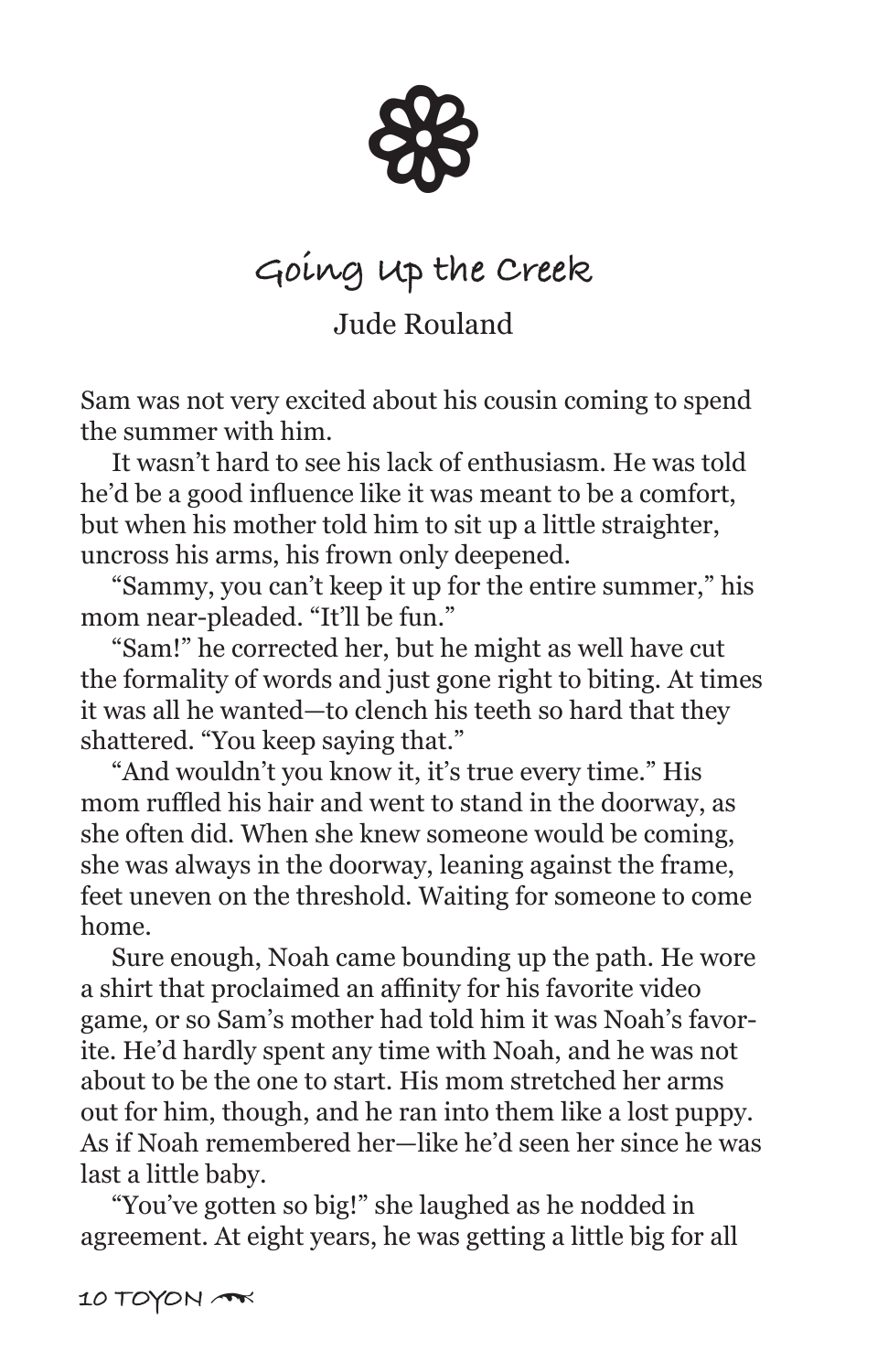the picking up and carrying, but he was still small for his age. Sam remembered being bigger, at least. He slinked over to stand distantly behind his mom, but he kept his arms well-folded and his brow well-furrowed. Noah peered at Sam from over his mother's shoulder. His brown eyes were round and soft. Sam raised his lip, baring his sharp canine tooth.

 Noah gasped. "Hi, Sammy!" He wiggled out of his aunt's arms—she was probably about to let him go, anyway—and she let him bound over to see his cousin.

 Sam recoiled, bending out of the way of Noah's path. This was the person who was going to be in his dad's old office? Sleeping in that room like it was his own?

 Despite Sam's coldness, Noah was unshaken. Sam looked him over, making sure to be thorough about it. He had wavy, messy brown hair, a lot like his own, when he was Noah's age. When he'd looked at Sam from over his mom's shoulder, he'd known the look, the shape, the color of his eyes—they could have been his own. Maybe if he'd had a brother. They were separated by freckles, and perhaps a pair of glasses, if Sam ever bothered to wear his.

 "Mom, where's he going to go when Dad comes back?" Sam asked, keeping his voice loud.

 She blinked back at him, surprised. At a loss, she only gave him a shrug. It was about what he expected. "Let's treat Noah well, Sam. Do you guys want lunch?" Sam contemplated this for a moment. "Yes."

 After lunch, Noah had asked if they had any video games. At his mother's behest, Sam had said yes, and showed him where they were. He picked out a game and told Noah, "This is the best."

 "Then can we play?" he asked. Like he was asking on purpose.

 Sam frowned. If he frowned a moment more, his dad would've warned him that his face would get stuck that way. "I'm going to be player one."

 Noah didn't take any issue with it. He only picked up a controller, let Sam tag in, and then tried to get his own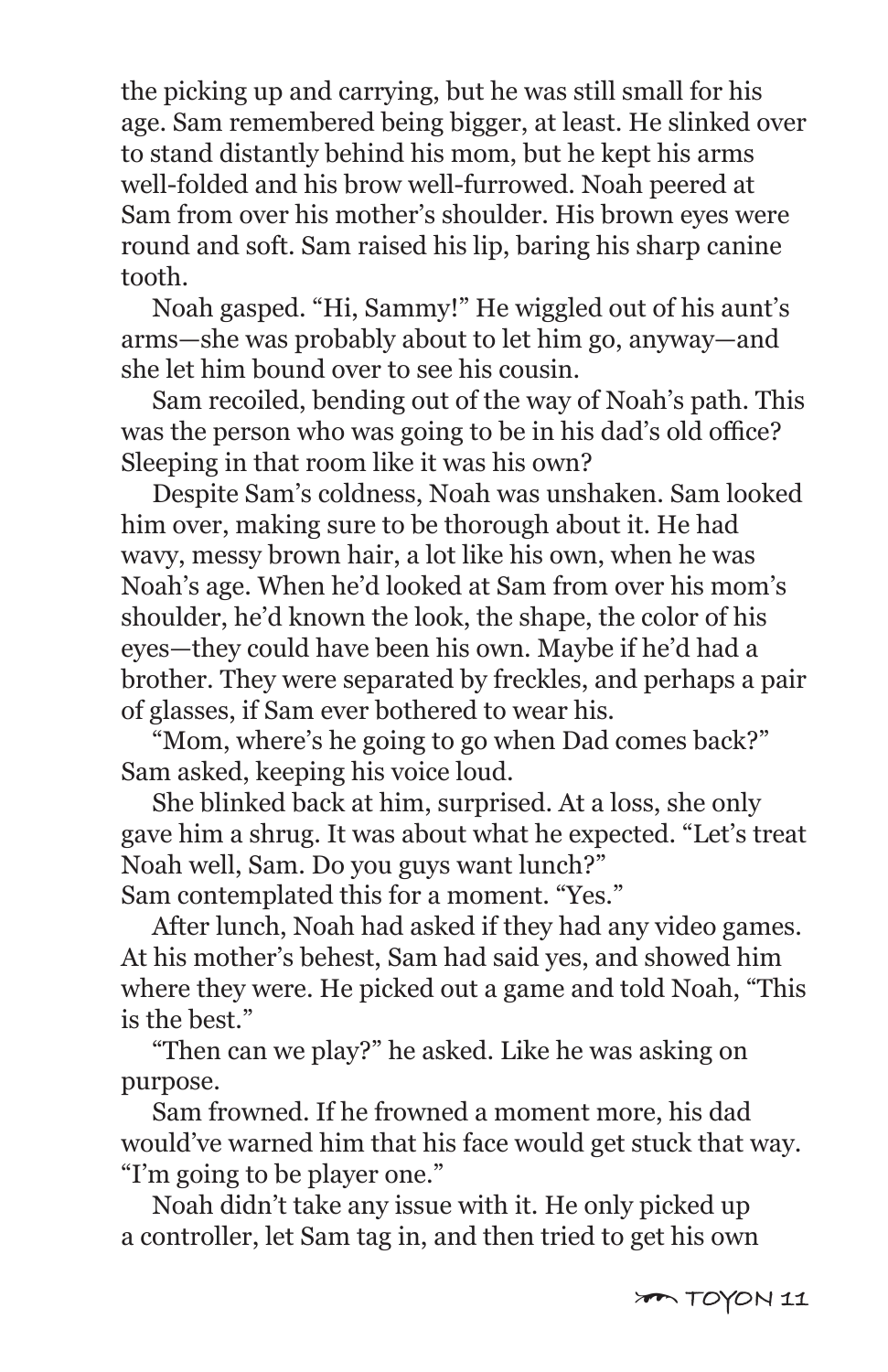remote working. When the little lights inside failed to respond, he turned it upside down, as if it would reveal all of its secrets.

"Sammy, it's not working," he said. "It won't turn on."

 Another frown. Sam took the controller and, just as Noah had, turned it over in his hands. It felt too light. "It doesn't have any batteries," he reported. Certainly not in a way that implied he was going to do anything about it. After all, it was because of him that the remote had no batteries in the first place. When his mother had suggested they'd be able to play games together, it seemed the only solution.

"Oh." Noah deflated. "Do you have any batteries?"

 "Maybe." Sam put his remote down. Despite the millions of copies of the game that existed and were played every day, Sam had only played the game with his best friend and his dad. It was too close to play. It was too close to play with Noah. "I don't want to play anymore."

 "That's okay, I can go get the batteries," Noah said. "Just tell me where they are."

 "I said I don't know." Sam said. He leaned forward and turned the console off. He tilted back into his cross-legged seat and kept himself very still.

 Noah stood up, full of purpose. In the short amount of time he'd been there, Sam had found he was often full of purpose. "I'll find them." He puffed out his chest. "But we can play something else."

 Sam didn't bother to get up and watch him go down the hall or root around in the kitchen drawers, but he heard it well enough from where he sat. A few moments later, Noah came careening around the doorway, slipping onto his bottom on the carpet, right next to Sam. A little too close. He stuck his hands out to show Sam the brass frog that his mom kept on the windowsill.

"Look!" he proclaimed. "A frog!"

 "I'm looking," Sam said. He was thirteen—a little too old to be excited by his mother's decorations. "It is definitely a frog."

"No, it's real," he said, enough confidence to blow the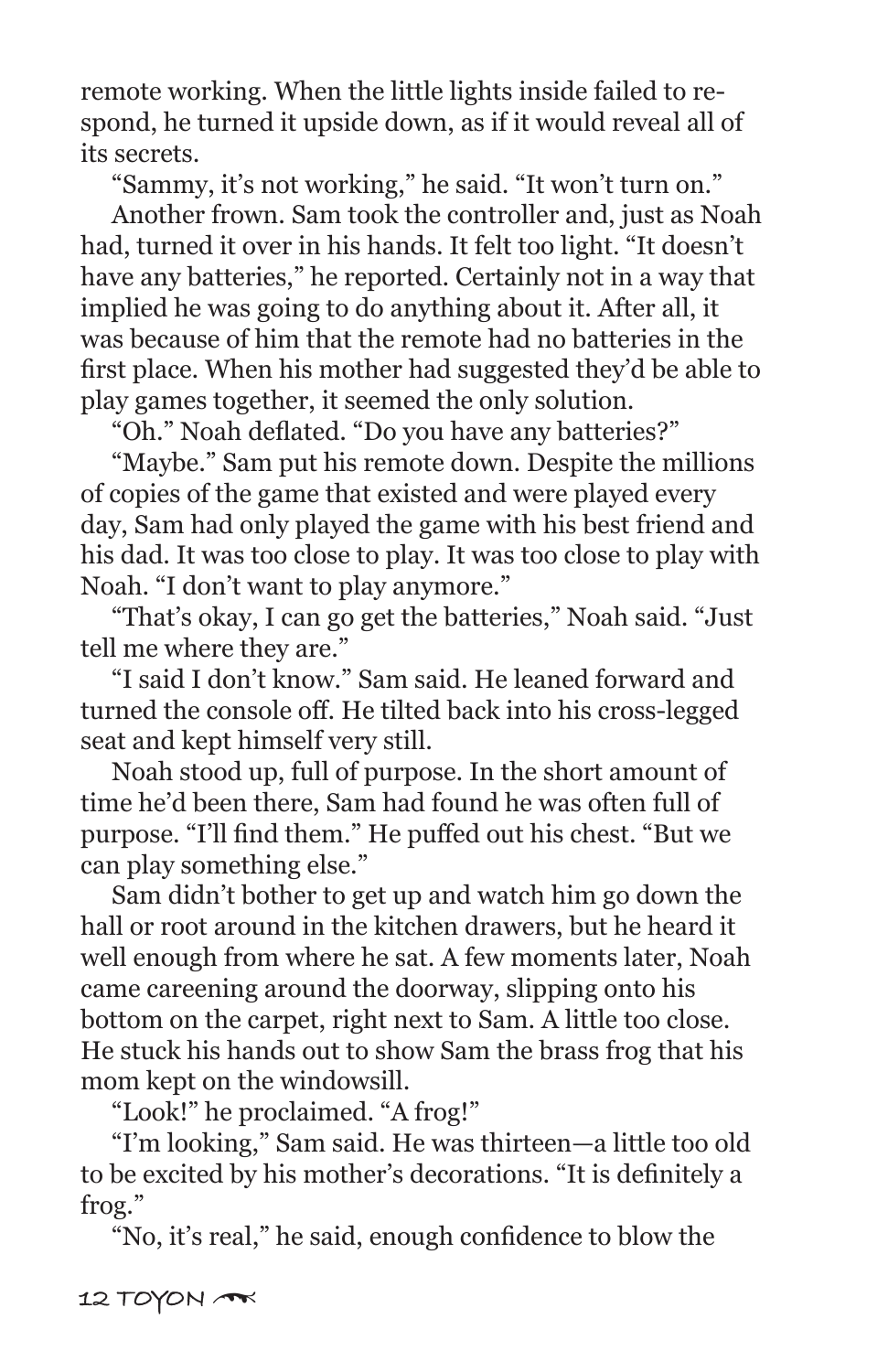snowpack off a mountain. "Not this one. I mean, gold frogs, in creeks and rivers and stuff. I've seen them before."

 Sam rolled his eyes. Eight year olds were prone to lies, he'd read on the Internet, but still he said, "Maybe you've got golden frogs in California. But not here."

 "Here," Noah insisted. "I mean, I haven't seen them here, but I know they're here. They're anywhere if you know where to look for them."

 Sam scoffed. He looked from the stupid little frog to his stupid little cousin. He brought his knees to his chest and wrapped his arms around them, head turned away. "Just go away, Noah. I don't want you here."

 Noah's round eyes bore into him. "I can show you. Really. We can go find one." He slipped his small fingers around Sam's upper arm and pulled as hard as he could, which was not very hard at all, but he still managed to rock Sam just enough.

 His head whipped around as he took in a sharp, angry breath. If he took Noah out to the woods, maybe he'd get a thorn caught in his foot and he'd want to go home, or at the very least, never try to get Sam to "play" with him ever again. If he didn't go, then Noah would never shut up about the frogs. Sam bit the inside of his cheek. He let his face soften. "Okay. But then you'll leave me alone for the rest of the time you're here."

 "Maybe!" Noah said, wicked smile on his small face. He sprang up, waiting for Sam to get to his feet before dashing back to the kitchen and putting the frog back, just so. While he worked on preserving the integrity of his aunt's amphibious display, Sam climbed the staircase to his mother's room.

 He pushed open the door as quietly as he could. If she didn't hear him leave, would she notice that he was gone?

 "We're going out back," he said. "I'm taking Noah to the creek."

 His mother lay on her bed, staying away from the right side. Her long brown hair was splayed over the pillow, the gray streaks on display. She had a paperback book folded open on her chest, but an eye pillow over her eyes. It was a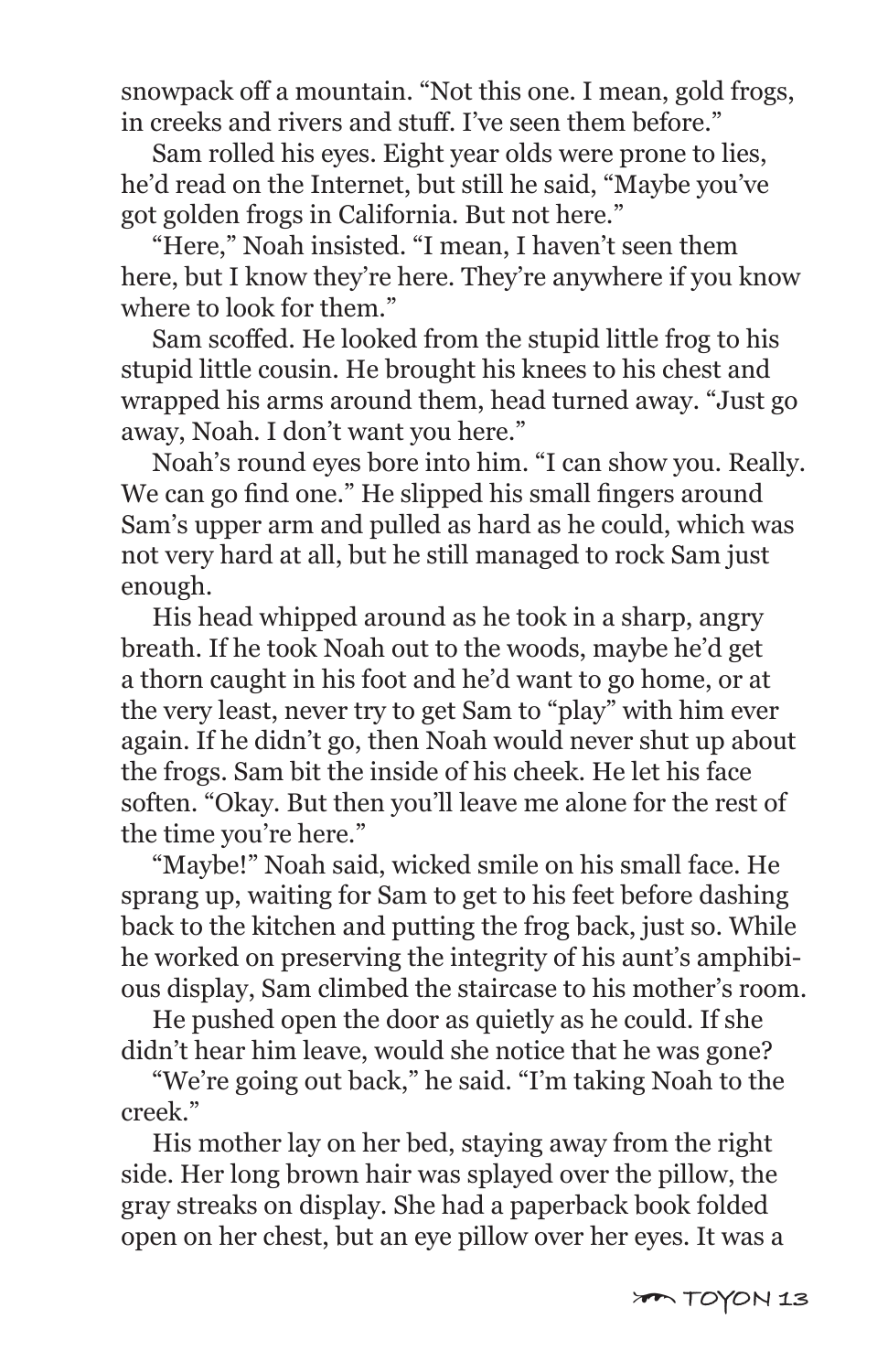small bag she'd sewn together, full of glass beads scented with lavender that mostly lived in the refrigerator, coming out only to star in his mother's best stress headaches.

 "Don't let him fall in, okay? I don't want him getting cut on a rock or something." She did not remove the lavender-bag to see her son off.

 Sam crept into the room, a little closer. "Remember when Dad took me out to the creek and I tried to see how long I could hold my breath under the water, but the current was too strong and I slipped and scraped my leg? And he made me walk home to you, and you were so mad when you were helping me wash it off?" His mouth showed a smile. He laughed about that story when he recounted it to her a few months before. She never found it funny, despite how good of a story Sam found it to be, despite how much his dad had laughed, too.

 With a tired hand, she pulled the bag off her eyes, moved the book onto the right side of the bed, and pushed herself to sit upright. "Sam," she said, "it's okay that Dad's not coming back. It's for the better."

 He took a step back, placing himself in the doorway. He grabbed the handle and began to close the door. "Go back to sleep. We'll be back before it's dark. No falling in the creek. Got it."

 The two boys picked through the brush until they hit Sam's favorite spot: a clearing right next to the creek, where the bank came to meet the water. The ledge on the other side of the water was nice, sure, but it only took one twisted ankle for him to learn it was a bad idea to forget his wits over there. The water was clear and true blue, each of the rocks visible underneath the stream. Tiny fish and mosquito larvae fought the current. The bank on their side was dotted with smooth rocks of all sizes and a few patches of sand. Around the creek, trees grew true and tall: hickory and sycamores and cottonwoods.

 It took Noah hardly any time at all to get right down to business. He flipped rocks, poked at the sand with sticks, and pressed into logs with his well-worn sneakers.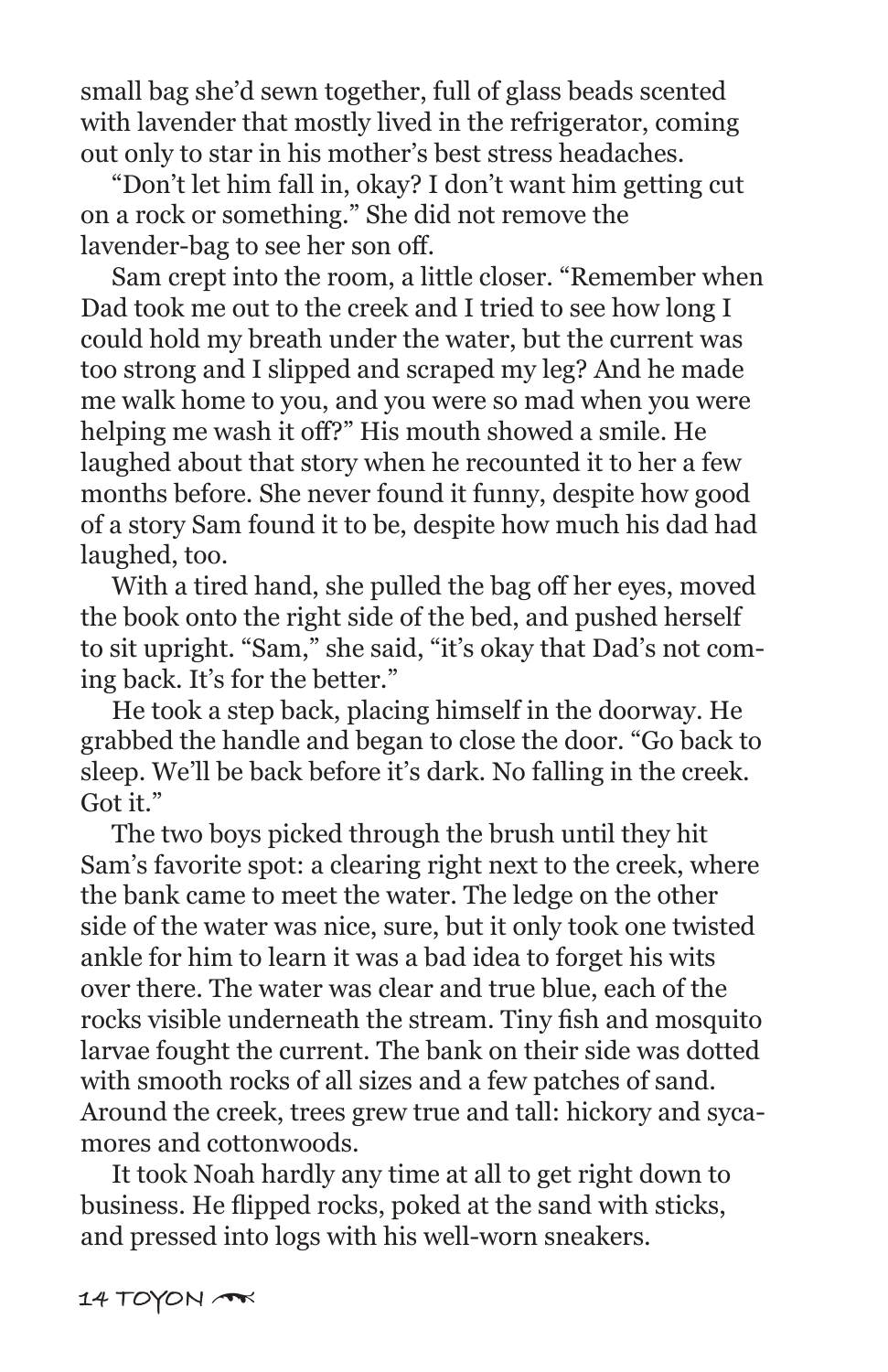"Good luck," Sam told him.

 Noah looked at him and nodded with a wide smile. He was missing one of his teeth on the left side. Another was growing in ugly. Noah sat down right on the bank and got to work rolling up his jeans as high as he could get them. He pushed his shoes off and stuffed his socks inside of them. Without a moment's hesitation, he waded into the creek. The cold water rushed around his feet and he found himself smack in the middle of it, wet up to his thighs despite the water only passing up just below his knees. Somehow, Noah's jeans were already soaked.

 When Sam was young, he'd always found some way to get his jeans soaked too. He sat down, knowing the sand would stick to his pants and be a pain later, but choosing not to care. He rested his elbows on his knees. His gaze fell to the side, to a few rocks that held onto the moisture of the creek despite having been baked by the sunshine all day long. Halfheartedly, on a chance, he turned one over. A spider ran out from underneath and scuttled into the thicket.

 "Did you see anything good?" Noah asked. Sam turned his head up to look at him. The sun caught his soft brown hair, summer and excitement bringing a pink tinge to his nose and cheeks. He gave his younger cousin a smile, earnestly this time.

 "Just a spider," he said. "I honestly don't know if I've ever seen a frog around here before. A few salamanders, maybe, if I was lucky."

 "You've just got to give it time!" Noah assured him. His face looked as if Sam had told him of some terrible tragedy of his life. He might as well have. Still, he smiled, like he was the only one who could cheer Sam up after such a thing. "You'll be catching all the frogs in the creek in no time." Then, very seriously: "You let them go, right?"

He nodded. "Of course I did."

 "Good." Noah turned his attention back to the water. He turned over rock after rock, sending streams of sediment down the flow of the creek. Despite all his pushing and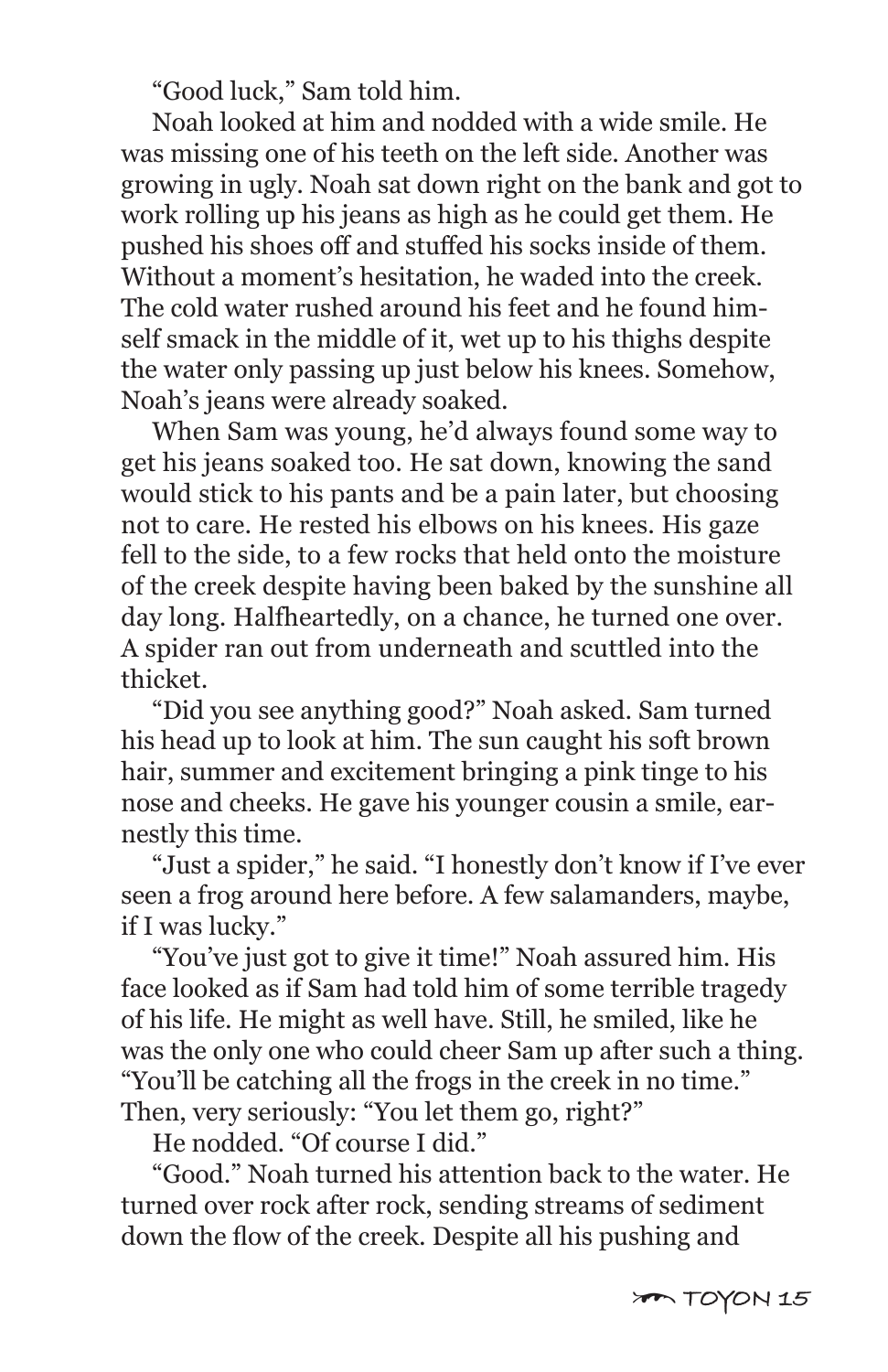shoving, the water still did not turn cloudy, whisking all his troubles away in the cold current.

 A sharp gasp. Noah plunged his hand into the stream and pulled it out just as fast. He waddled over to Sam. Sam peered over his closed fist, watching with intent as his fingers uncurled to reveal a tiny brown frog. Sam recognized it from one of his wildlife guide books as an upland chorus frog.

"Not gold," Sam noted.

"Not gold," Noah agreed. "But look! It's a frog!"

 Sam looked from the frog to his cousin, and back to the frog. It looked so small, even in Noah's small hand, and so dark against his pale palm. The frog turned in place. Its bulging black eyes met Sam's face. In the blink of an eye, it turned and hopped away, back to the creek to be whisked away in the current. He couldn't help but smile. "It sure is," he said. "You oughta get back in there if you want to find a gold one, though."

 Noah nodded dutifully. If there was in fact a gold frog anywhere in that creek, it was going to be Noah who found it. He shuffled back into the water, making his way past the center and toward the ledge, toward the deepest part of the water. It wouldn't reach too high up, and his mom had said that Noah knew how to swim, that he was a strong swimmer. Still, Sam bit the inside of his cheek. He'd known how to swim, too, when he'd come with his dad.

 "Be careful over there," he warned. "I scraped my leg really bad over there before. I don't want you to get hurt."

 His cousin turned to give him a thumbs up. Sam wouldn't have listened to the same warning when he was eight. But here was Noah, a smile on his face, soaking wet denim sticking to his skinny legs.

 A fly buzzed around Sam's head. He waved his hand around, but the fly was unconvinced. He grit his teeth. The fly landed in his hair, making Sam shake his head around like a dog out of the bath. He swatted at it when he saw it take flight again. It flew away, seeming to have had enough. Sam turned his attention back to Noah, who was still stand-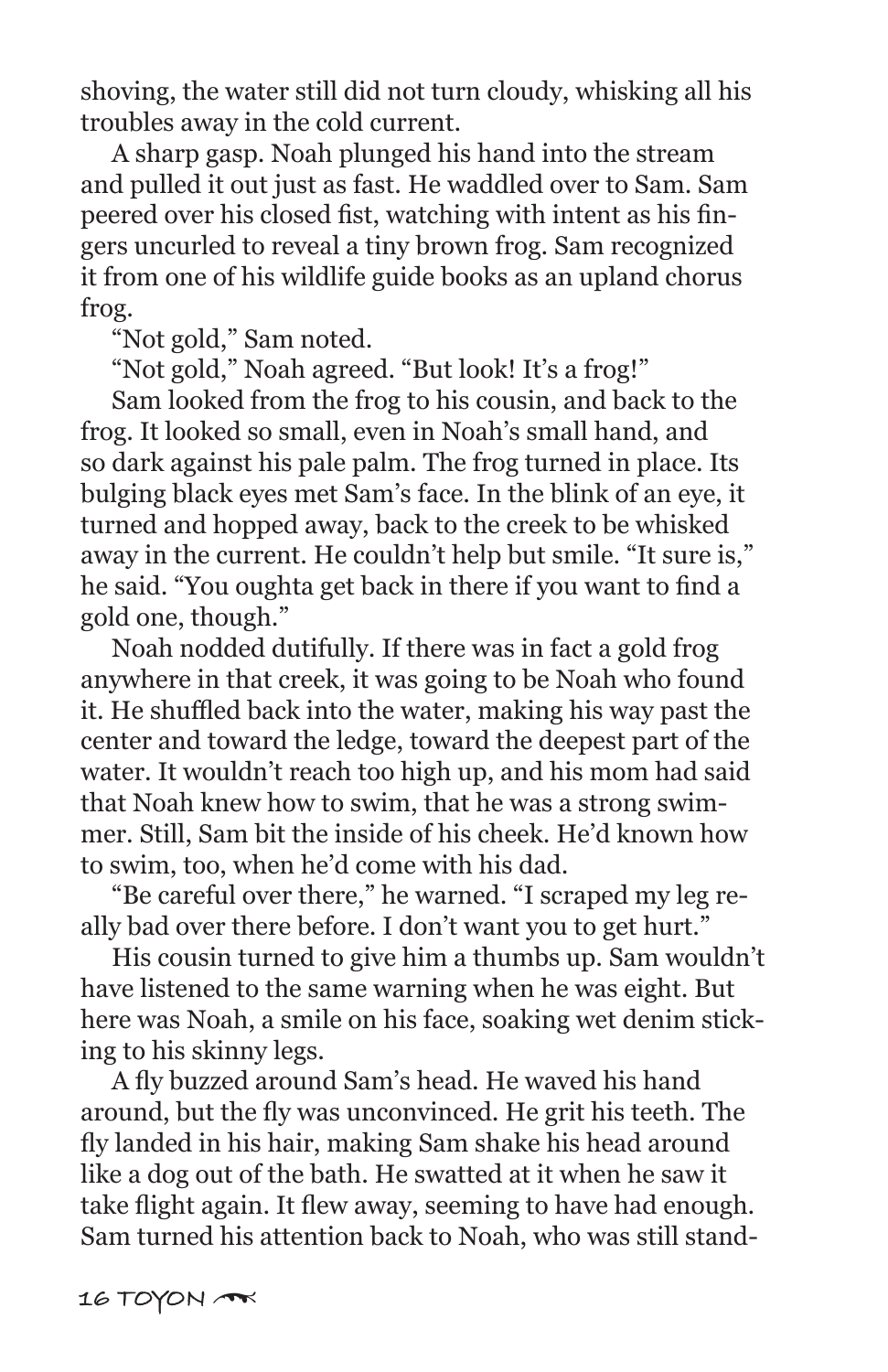ing, safe, watching the water, turning over rocks. Sam gave a sigh of relief. It was too dangerous for Noah to not be even in the corner of his eye.

 The sun was considerably lower than it had been when they got there. Sam watched the sky for a moment, then took a moment to feel the breeze. "Noah, the sun's gonna go down soon. You ready to come out?"

"The frog!" he said.

 "I know, the frog," he said. "But I told Mom we'd be back before it got dark."

 "Five more minutes," Noah pleaded, in the way young children did, where they thought five more minutes might grant them another day's worth of time.

 Sam agreed, reluctantly. "Okay. But I'm not putting the itch cream on your bug bites."

 Noah shrugged. "I won't need it." He flipped over another rock, pushing around a plant that was held in place by the stone.

Something glinted under the clear blue water.

 Another gasp. Noah reached with his arm, then his shoulder, then his chest. He was soaking wet, but in a heartbeat, he came up, and went as fast as he could against the water, his fist closed, tight-but-not-too-tight. He waddled up to Sam, fighting his stiff jeans, and fell to his knees beside him.

 His fingers uncurled. In the palm of his hand, sure enough, was a small golden frog. No bigger than the last one, but no smaller, either. It was brilliant, its honeyed hide catching the sweet rays of the early summer sun.

 Sam couldn't find his words. He opened his mouth, but when nothing came, he closed it again with care.

"Just like I told you," Noah said. "Real."

 "Real," Sam echoed. It was real. As real as he or Noah. He was almost scared to breathe, as if the intake of air would be too loud and scare the small thing away. He took Noah's cold wet hands in his own, cupping his palms underneath Noah's, like the tiny little frog was too heavy for him to hold up on his own. Noah's fingers were so gentle. He had to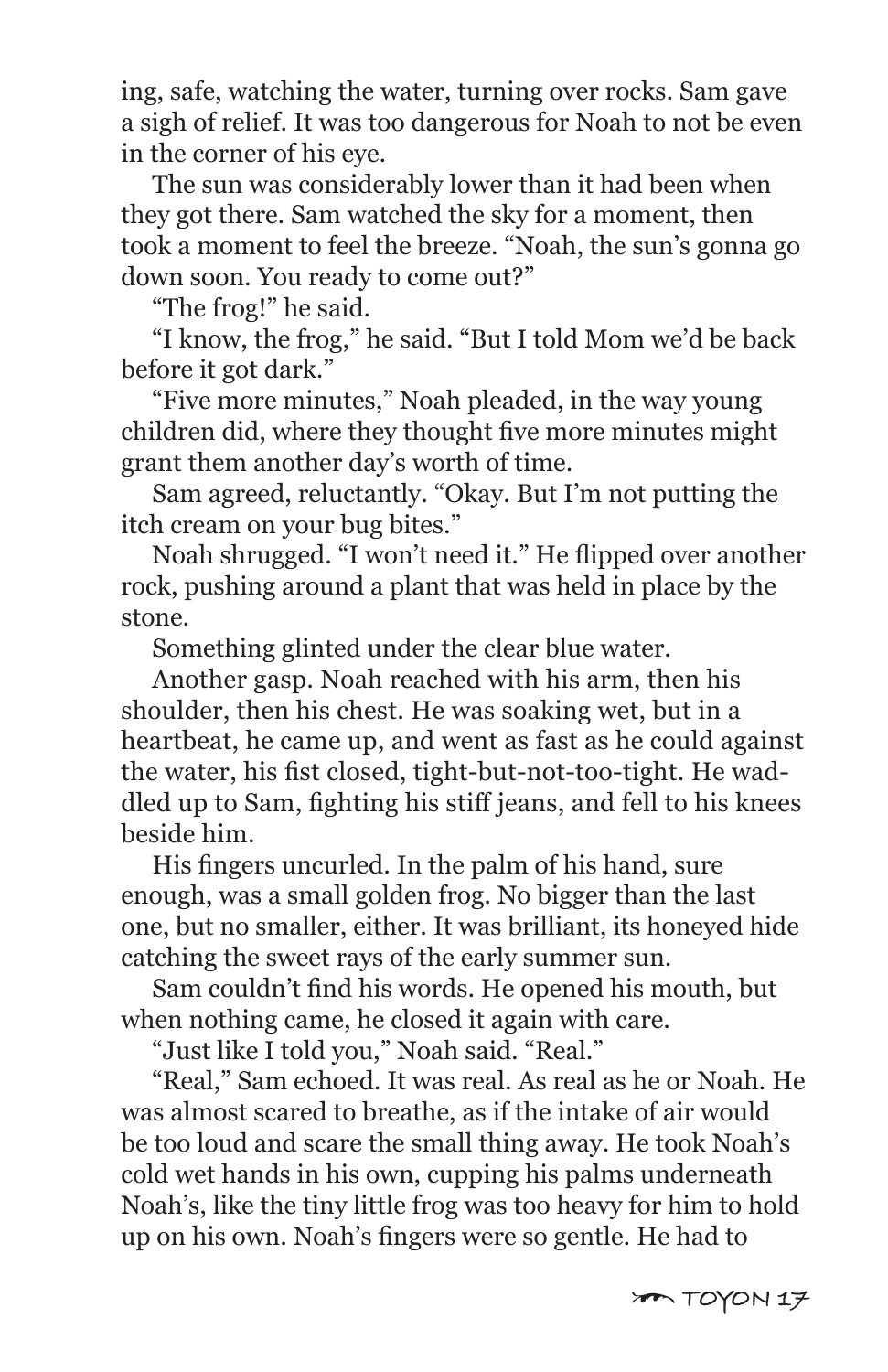keep them safe. He almost couldn't take how much bigger his hands were.

The frog hopped away.

The two boys were quiet for a minute in its wake.

"You did it."

 "I did it!" Noah said, proud as ever, full of purpose. "This is a good creek spot, Sammy. We should come back tomorrow"

Suddenly, Sam didn't want to leave.

 "What do you think your mom is making for dinner?" Noah asked, sitting down beside Sam, unrolling his heavy jeans and shoving his socks back onto his soggy sandy feet. Like he didn't know the enormity of what he'd found.

 After dinner, it didn't take too long for Noah to get tired, and then not much longer still for him to get ready for bed and to be tucked in by his aunt. Sam didn't get put to bed like that anymore—it was unbecoming of an upcoming high schooler, after all. But he couldn't say he didn't miss it, a little bit.

 One night, she'd put him to bed, tucked him in, and the next night, she didn't. One day, she'd picked him up, put him down, and the next day, she didn't. One morning, she'd left a note in his lunchbox, tucked between the sandwich and the ice pack, and the next morning, she didn't. It was almost too much for Sam to bear.

 She let him stay up until his usual hour, watching television next to her on the couch. He didn't care for the show, and to his memory, she didn't either, but it was something to watch. That was how it usually was. How it had been. He'd been so excited the first time she let him go to the creek alone, with just his friends, no grown-ups around. Something was different now.

 And when he was in bed, he found that for the first night in many nights, he couldn't sleep. He squirmed under the covers onto his left side. Maybe his dad would open the front door at any second. He rolled over onto his right side, pressing his face into the pillow. Maybe Sam didn't want him to come back. His leg itched.